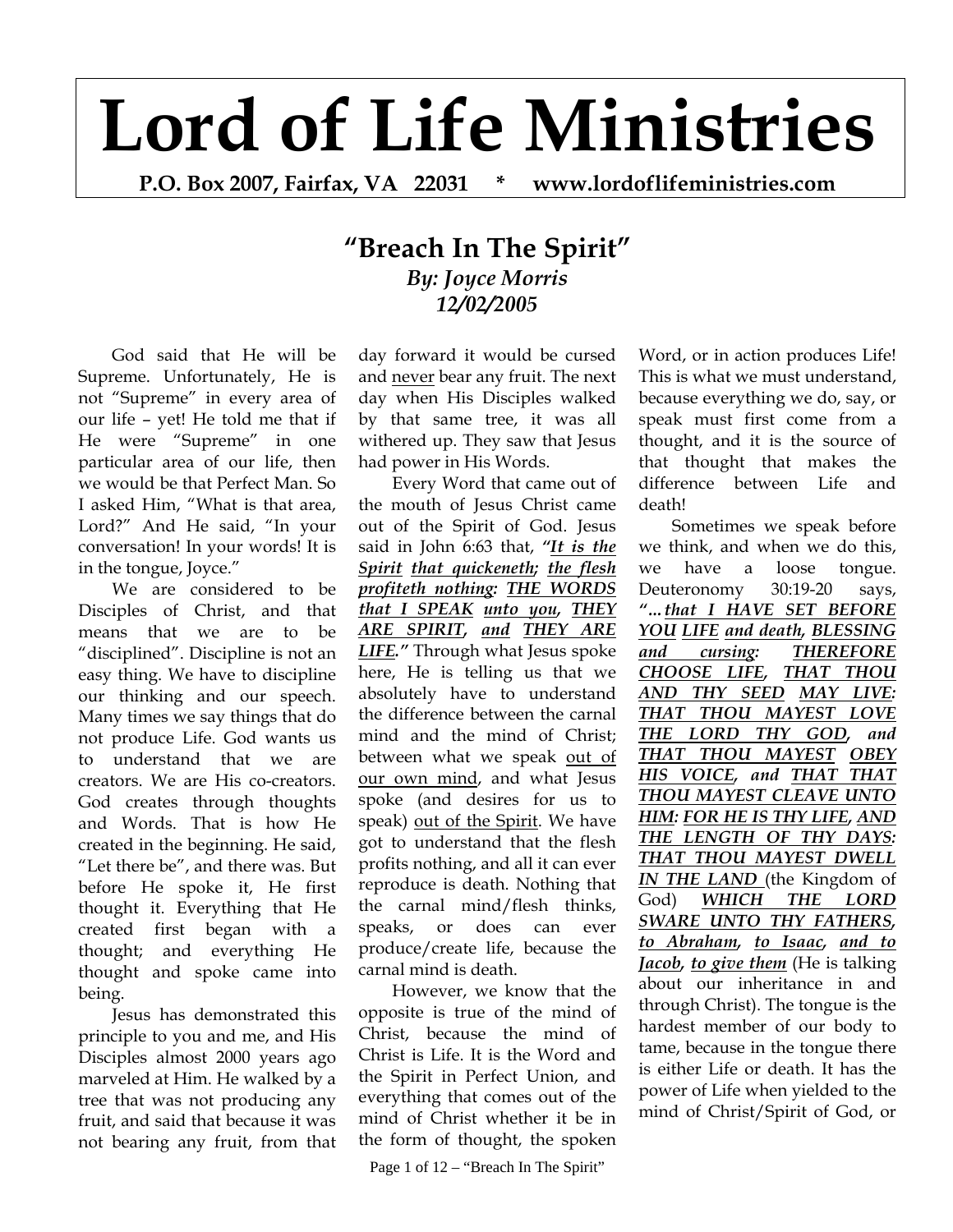the power of death when yielded to the carnal mind.

Do you know that the tongue is like a thorn; and that it can stab you and hurt your soul? The tongue can cause others so much pain. Some people, because of their hate, fears, hurts, or past rejections, have caused others great pain. Some do not realize the damage they do. Some parents browbeat their children and tell them that they are nothing, no good, and will never amount to anything. These words cut deeply and scar an individual in their soul for years in their mind. They grow up believing what has been said about them. All through their life they are affected by what was spoken to them by someone else.

Unfortunately, God is not yet in complete control of our tongues yet. **If God did have complete control of our tongues, we would be the Full Manifestation of Who He is.** Now we have studied this before, but I asked the Lord to help me get into it and understand it even more. I can see that this is the key to everything we need in life. Everything that God has spoken is True.

The past two years I have learned a lot about dealing with people in the world; and in particular, about dealing with business people. I have learned that man cares little about the truth; and that some people in particular do not tell the truth – they lie! There are many people that not only dislike the truth, but they also don't like people who tell the truth! Some people can look you right in the eye and lie to your face. God has shown me

that this is how unspeakably corrupt the world has become.

In the past you could trust a man by his word. A man's word was his oath or contract, and if a man gave you his word, you and everyone else both knew and understood, that they were bound to perform it. Now, even legally binding written contracts mean little or nothing to many people. People will look for any reason or loophole they can find (or makeup) to get out of their contract and break their word/agreement.

However, God is raising up a Righteous corporate man after His Own Heart that will Love the Truth. He is raising us up to be that man in the earth today! Perhaps you sometimes get disgusted with yourself because you can see that you are not lining up to what the Word says. If so, this is a good thing. God is revealing this to you so that you can come into alignment with His Word. He has been talking to me very clearly about this. Then a few weeks ago, I said to Him, "God, I don't want to minister on this subject."

You see, I know that I have to walk out everything that God is teaching us. That means more responsibility. We all have to walk out everything that we have learned and understand. I have really been thinking about this the past several months.

**God is going to judge our words. He is going to judge the words that we speak!** In Matthew 12:33-37 it says, *"Either make the tree good, and his fruit good; or else make the tree corrupt and, his fruit corrupt: for the tree is known by his fruit. O generation of vipers, how can ye, being evil,* 

*speak good things? FOR OUT OF THE ABUNDANCE OF THE HEART THE MOUTH SPEAKETH. A good man out of the good treasure of the heart bringeth forth good things: and an evil man out of the evil treasure bringeth forth evil things. But I say unto you, That EVERY IDLE WORD THAT MEN SHALL SPEAK, THEY SHALL GIVE ACCOUNT THEREOF IN THE DAY OF JUDGMENT. FOR BY THEY WORDS THOU SHALT BE JUSTIFIED, AND BY THY WORDS THOU SHALT BE CONDEMNED."* Jesus was explaining what your "words" produce.

I said, "Lord, You are the one that is making this tree." But we must yield to HIS WORD, and be doers of IT! You are a tree, and the scripture above says, *"Either make the tree good, and his fruit good; or else make the tree corrupt and, his fruit corrupt: for the tree is known by his fruit."* God wants us to understand that we are not known by "works"; we are known by the "fruit" we are producing/manifesting, whether it **BE** of the Tree of Life or the tree of knowledge of good and evil.

What kind of fruit are you bearing? Are you bearing the Peace that God has called you to be? **The Peacemakers are those bearing the kindness that He has called you to BE to mankind.** Jesus said in Matthew 5:9 that, *"Blessed ARE THE PEACEMAKERS: for THEY SHALL BE called THE CHILDREN OF GOD."* Are you bearing the gentleness of God? Are you bearing the Love of God? Are you bearing the things and fruit that He is telling us to do, and **BE**?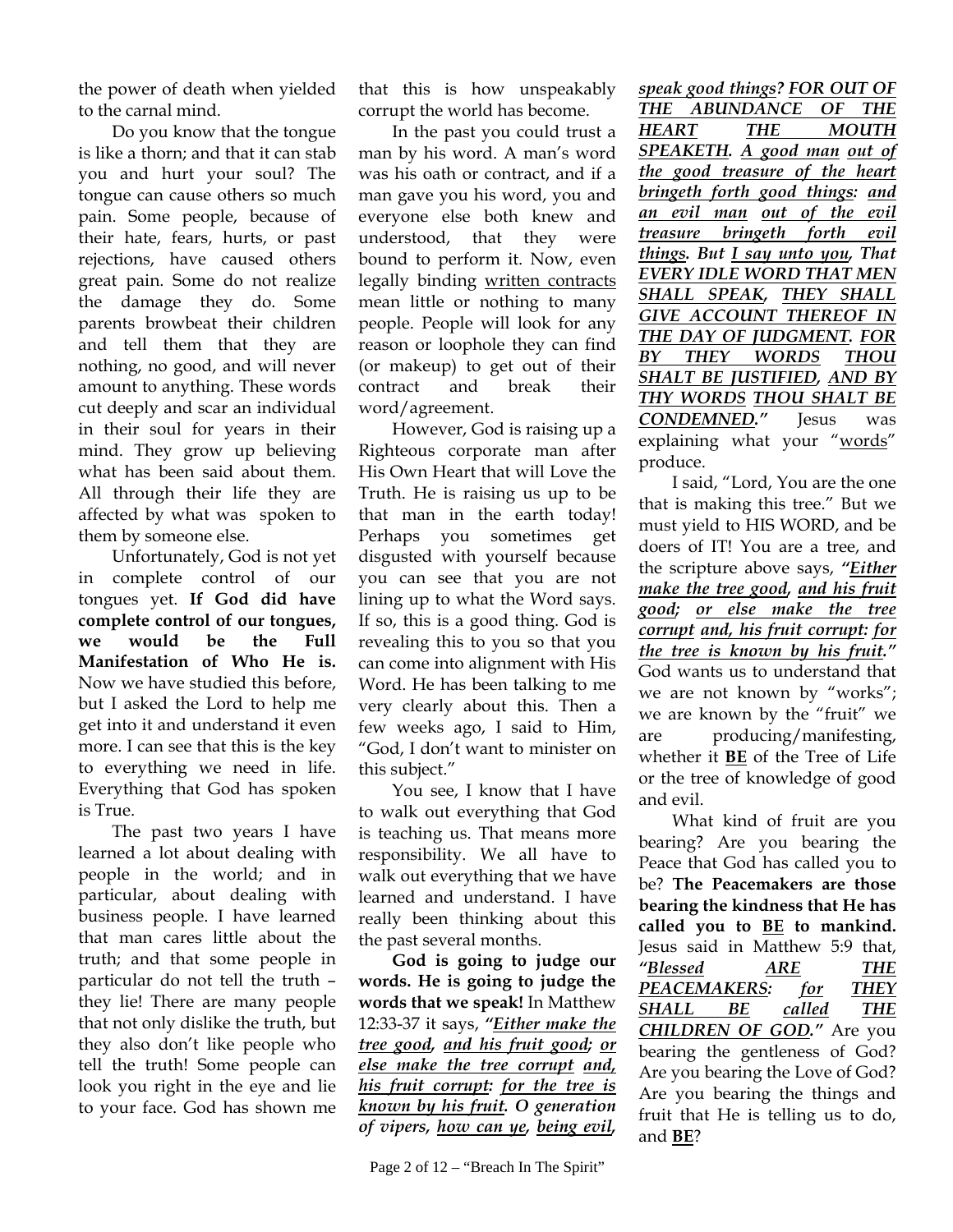We can be nice around our friends; but how are we behaving around those who are closest to us? How are we behaving at home? When speaking to the Pharisees in Matthew 12:34, Jesus spoke to them and said, *"O generation of vipers, how can ye, being evil, speak good things? for out of the abundance of the heart the mouth speaketh."*

In Luke 6:40-45 (below) God is saying that whatever is in your heart is eventually going to come out. Jesus said, *"The disciple is not above his Master: but EVERY ONE THAT IS PERFECT SHALL BE AS HIS MASTER…For a good tree bringeth not forth corrupt fruit; neither doth a corrupt tree bring forth good fruit. For every tree is known by his own fruit. For of thorns men do not gather figs, nor of a bramble bush gather they grapes. A GOOD MAN OUT OF THE GOOD TREASURE OF HIS HEART BRINGTH FORTH THAT WHICH IS GOOD; and an evil man out of the evil treasure of his heart bringeth forth that which is evil: FOR OF THE ABUNDANCE OF HIS HEART HIS MOUTH SPEAKETH."* 

Going back to Matthew chapter, in verse 36 Jesus said, *"…I say unto you, That EVERY IDLE WORD THAT MEN SHALL SPEAK, THEY SHALL GIVE ACOUNT THEREOF in the day of judgment."* I said to God, "That is a real tough one!" What "idle word" means here in this verse is: a word that is inoperative; a word that is not in active; a word that does not produce life. It is a word that has no substance to it.

Jesus goes on to say in verse 37, *"For BY THY WORDS THOU SHALT BE JUSTIFIED, and BY THEY WORDS THOU SHALT BE CONDEMNED."* God wants

us to be very aware of everything that we say. In Psalms 50:23 He declares, *"WHOSO OFFERETH PRAISE GLORIFIETH ME: and TO HIM THAT ORDERETH HIS CONVERATION ARIGHT WILL I SHEW THE SALVATION OF GOD."*

. In Romans 10:10 it says, *"For with the heart man believeth unto righteousness; with the mouth confession is made unto salvation."* I have found that the more we talk about our problems, the BIGGER and worse our situations become. Now we all have problems and situations that we must endure and overcome, but it is not the problem or situation that is to be praised or glorified in our speech by our paying so much attention to it – IT IS GOD WHO IS TO BE PRAISED AND GLORIFIED! **God wants us to FOCUS ON AND TALK ABOUT THE SOLUTIONS HE HAS GIVEN US IN HIS WORD;** not on and about the problems and situations themselves!

If all we focus on, think about, and speak about is our problems and situations, then the truth of the matter is: we are not believing and walking in the reality of what God has said about them. Instead, we are choosing to bow down and surrender our lives, will, peace and joy to our problems instead of His Word.

Pay attention to what is coming out of your mouth, because your words will tell you truthfully to where, to what, or to whom your heart is truly aligned; whether it be to God and His Word, or to something/someone else. 2Corinthians 10:5 says that we are to **CAST** *"…DOWN*

*IMAGINTIONS, and EVERY high THING THAT EXALTETH ITSELF AGAINST THE KNOWLEDGE* (WORD) *OF GOD, AND BRINGING INTO CAPTIVITY EVERY THOUGHT TO THE OBEDIENCE OF CHRIST".*

**When we truly believe what God has said, our thoughts and speech will change.** Jesus said, *"…ye shall know the Truth, and the Truth shall make you free."* (John 8:32). As long as we continue talking about our problems and situations, nothing changes. We remain bound and in darkness with no solution in sight. However, when we choose to believe and speak the Truth about what God has said, declaring the solutions that He has spoken about to you and me in His Word - we take on a positive attitude! We need to focus on and believe what God has said about our problems, because the fact is: either we believe God's Word, or we don't. It's that simple!

The more you talk about your problem or situation you are giving strength to it, and in reality holding it back from being resolved. There is not a person anywhere without a problem. Each of us has something that we need God's help in, and if we align/line up our conversation with and believe what God has said in His Word, the solution will come to pass. Eventually, in God's timing, it will happen.

In Ezekiel 12:25-28 God says, *"For I am the LORD: I WILL SPEAK, AND THE WORD THAT I SPEAK SHALL COME TO PASS; IT SHALL NO MORE BE PROLONGED* (in other words, IT IS FOR THIS TIME AND HOUR THAT I AM SPEAKING,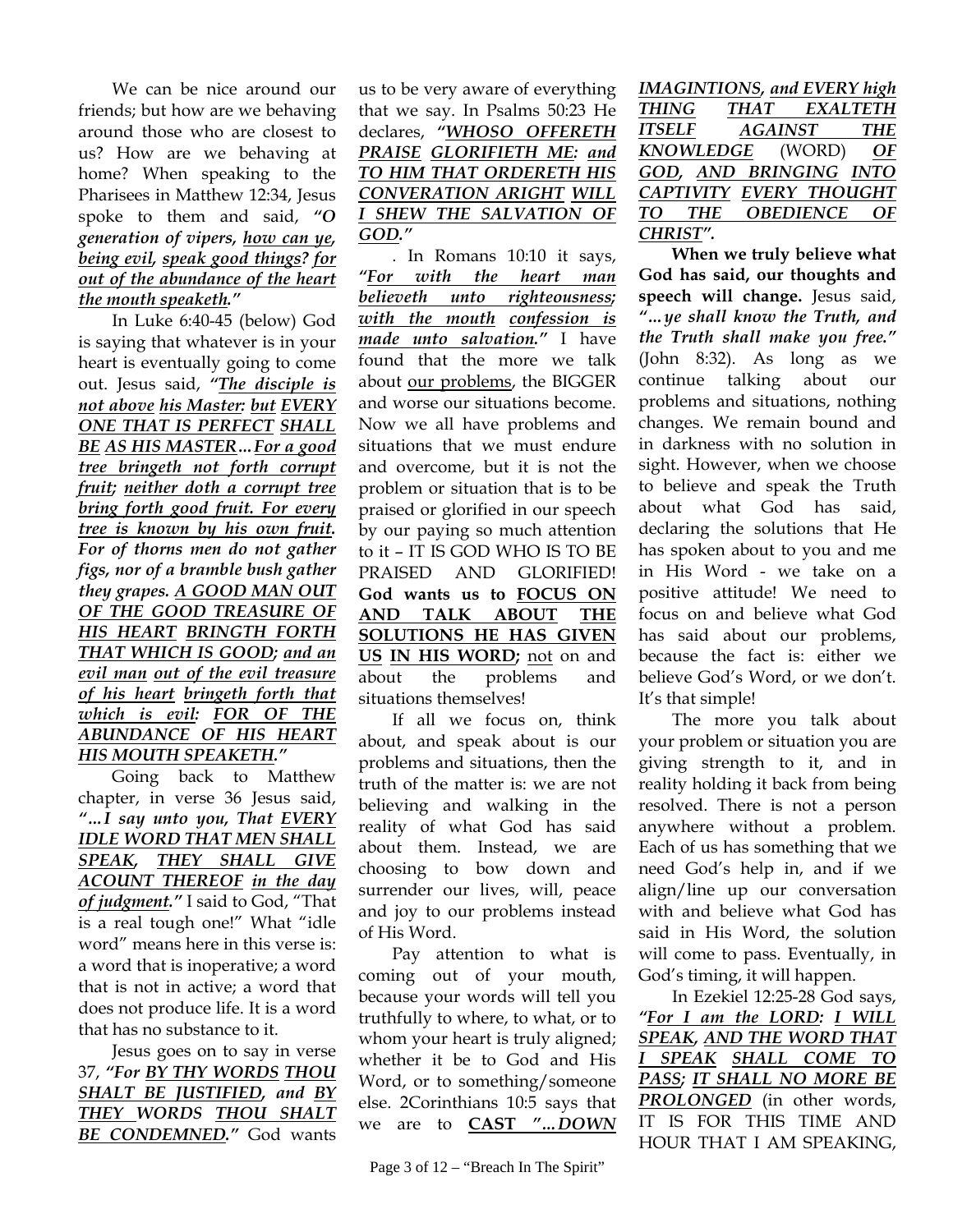SO DO NOT TAKE THIS WORD LIGHTLY. DO NOT PUT THINGS OFF THINKING THAT YOU HAVE YET MORE TIME TO ALIGHN YOUR HEART AND CONVERSATION WITH ME AND MY WORD. EVERYTHING THAT I HAVE SAID, AND EVERYTHING THAT I AM SAYING, WILL COME TO PASS IN YOUR DAYS – EXACTLY AS I HAVE SPOKEN IT INTO BEING)*: for in your days, O rebellious house, will I say the Word, and will perform it, saith the Lord GOD. Again the Word of the LORD came to me, saying, Son of man, behold, they of the house of Israel say, The vision that he seeth is for many days to come, and He prophesieth of the times that are far off* (in other words, God knows their heart and that they don't really believe God's Word applies to them; that they believe it is for others sometime way off in the future; that they believe they can do what ever we want without any consequences)*. Therefore say unto them, THUS SAITH THE LORD GOD; There shall NONE* (NOT EVEN ONE) *OF MY WORDS SHALL BE PROLONGED ANY MORE* (NOW IS THE TIME FOR MY WORD TO BE FULFILLED AND COME TO PASS/MANIFEST IN THE EARTH, AND IN YOUR LIVES)*, but THE WORD WHICH I HAVE SPOKEN SHALL BE DONE, saith the Lord GOD."*

When you begin to speak His Word, generally there is disbelief all around you; and everything looks totally opposite to what God has said. In fact, more often than not things tend to get worse before they get better. No matter what the situation is you have got to hang on to the Word that God

has spoken to you. God will not leave you in your situation, and He will never leave you period. He is always with you and in you, and in fact if you take a look at the situations He has brought you through in your life, you will see that in one way or another you have always come out on top. As you look closer you can also see what He has worked in you as a result of what you have been through. Because you trusted and believed that He would take care of you, He honored your faith in Him and fulfilled the promises He had spoken to you in His Word.

People will ask you questions about what is happening in your various situations; and you will be tempted to get into and speak about the negative details of how things appear in the natural according to the five senses and the carnal mind, but there is no Life in that. You have to learn to take those thoughts captive and bring them into the obedience of Christ; to speak forth only those things that are right and positive; answers that lineup with what God has spoken to you personally, and through His Word. It is easy to get into the carnal mind and look only upon the outward appearance of things, but that is not what we have been called to in Him. We are called to walk in the mind and Faith of Christ; not by the five senses and the carnal mind, *"because the carnal mind is enmity against God."* (Romans 8:7).

I have shared this story with you before, but years ago there was a little old lady who had cancer all over her face. One day God spoke to her and said, "I have healed you." After He spoke to her, every Sunday at church when the pastor would ask if anybody had any testimonies they wanted to share, she would stand up and proclaim to church that, "God has healed me!" Eventually, many people went to the pastor and told him that they were sick and tired of her getting up every Sunday saying she was healed, when it was clear that she was not. Everybody could see the cancer all over her face, and said that she needed to face reality; accept that she was going to die; and get her affairs in order! So the pastor spoke to her on behalf of the people and told her that she was not to stand up and say that she was healed any more, because it wasn't true! That what she was saying was wrong and only upsetting the other people.

She went home that day, looked in the mirror, saw her face all disfigured with the cancerous tumors everywhere, and cried. She wept before the Lord, and said, "Lord, I know that You have healed me. I believe that what You have told me is True, and that You are Faithful to perform all that You have said. I know that because of what Jesus did for me on the cross for me, I am healed. Lord, I do not need to see the evidence of my healing in the natural, but Lord, they do! For their sakes Lord, let them see what you have done for me, and that your Word is True!" In that moment, God manifested His healing and consumed the cancer within her. She literally saw her skin change before her eyes to where it was no longer disfigured; but instead, smooth and soft like a baby's skin.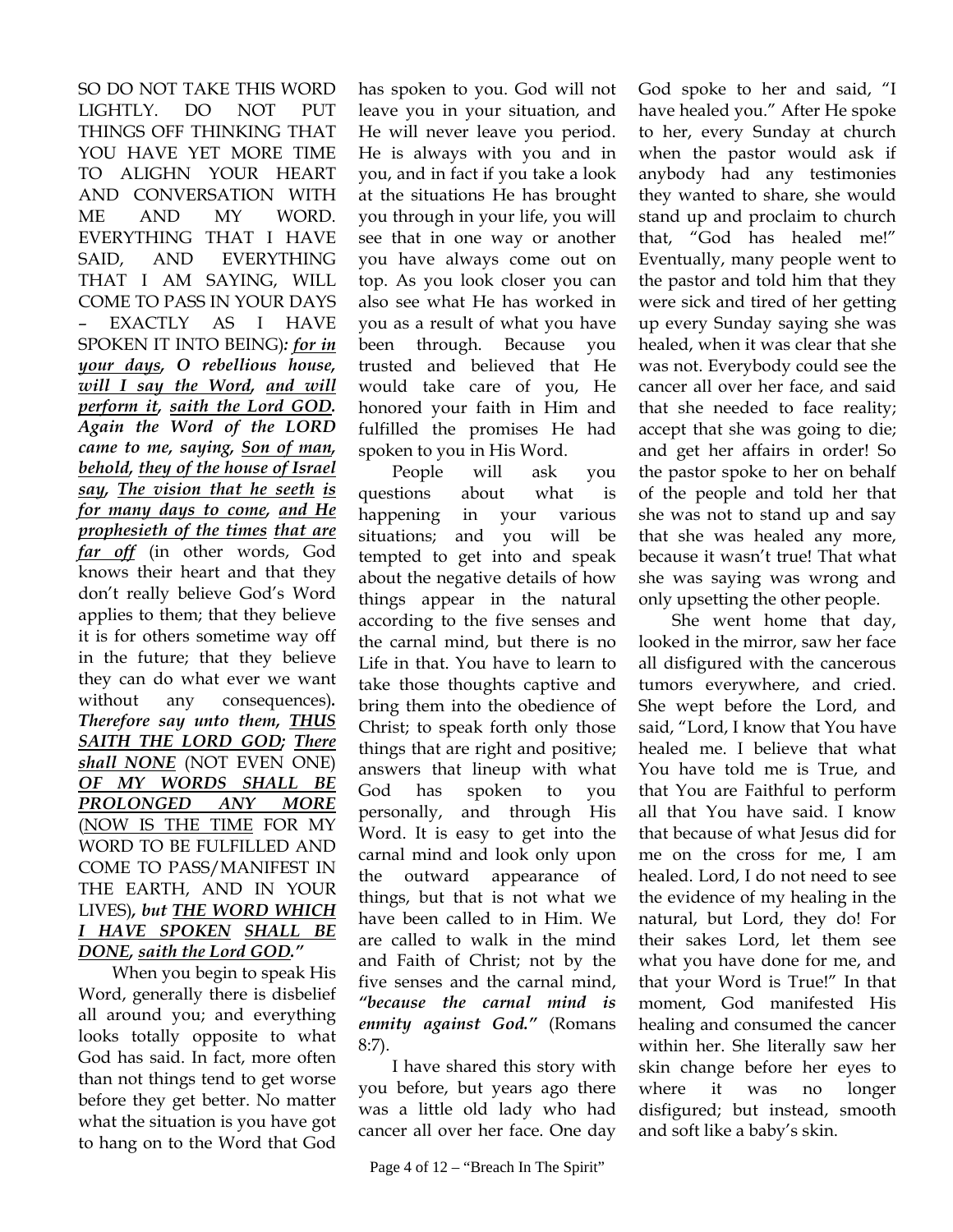The next Sunday she went to church, and as she had done for weeks and months before, when the pastor asked if anyone had any testimonies to share, she stood up before the body once again. Once again she declared, "God has healed me!" All the people saw how God had healed and transformed her. They could hardly believe that this was the same woman and what they were seeing. The whole church (including the pastor) repented over their disbelief and how they had treated her. They began to worship God for what He had done!

You see, that woman had Faith! She didn't need to see her healing. She believed she was healed by Jesus stripes. We have to believe and give Him all the credit for what He has already done for you and me. I have been there. I have gone through the same kind of things as that woman, and I know that I would not be here if it were not for the Resurrection Power of God, and your prayers! God is the reason I am here, *"And we know that all things work together for good to them that love God, to them who are the called according to His purpose."* (Romans 8:28).

It takes God to help us understand what others are going through, and until we have been made to walk in the shoes of someone else, we cannot truly understand or relate to what they are going through. In the same manner, how can we truly understand the suffering of creation and mankind, unless if we have experienced suffering in our own lives as well!

In the past, you may have come across people or an individual; and because you lacked the understanding of what they were going through, you put them down. Well the time may also come when you will have to experience something similar to them. When that time comes, you will truly regret not having shown more compassion towards those people or that individual in the past. You will wish that you had more compassion; more patience; and understanding for what those people or that individual was going through.

**Whatever you are going through now, REMEMBER THAT HE IS YOUR HOPE! HE IS YOUR EVERYTHING! You can know in your heart that ALL THINGS ARE WORKING TO YOUR GOOD!**

To those who are worldly, things might look terrible. In their eyes you might look foolish. The world looks at you and says, "Why would anyone serve a God that lets you experience suffering the way you do?" 2Timothy 2:12 says that, *"If we suffer, we shall also reign with Him…".* Every thing that we go through is a learning process. God's Word is True, but sometimes we forget that.

God is trying to get you and me to walk in the understanding that we need to order our words "aright". "Aright" means: be accepted, amend, benefit, make better, be comely, content, earnestly, find favor, be glad, do (be, make) good, be (make) merry, please, show more kindness.

In Psalms 50:23 God said, *"Whoso offereth Praise Glorifieth Me: and TO HIM THAT ORDERETH HIS CONVERSATION ARIGHT will*  *I shew the salvation of GOD."* And in Proverbs 15:2 He says that, *"THE TONGUE OF THE WISE USETH KNOWLEDGE ARIGHT: but the mouth of fools poureth out foolishness."* David who was a man after God's own heart, understood this, and this is the reason why he cried out to God in Psalms 19:14, saying, *"Let the words of my mouth, and the meditation of my heart, be acceptable in Thy Sight, O LORD, my Strength, and my Redeemer."* God is bringing us to the place where we will ask ourselves before we speak, "Is this coming out of the Spirit of God; or out of my feelings and carnal mind?"

You may feel sick. You may even have a high fever; but telling everyone you know is not going to change the situation. There is no "Life" in talking to people about it; but God is always with you. Go to Him. He is always there for you, and He will take care of you in His own sweet time and way.

One night I had a terrible toothache. It was on a weekend, so there was no way for me to see a dentist. The pain was so bad that I couldn't handle it. I pleaded with God to take the pain away, and He did. When I was finally able to see a dentist, he took one look and said that he couldn't imagine how I was able to stand that kind of pain. The tooth had died and turned black, and because God had answered my prayer in taking away the pain, I also asked and expected Him to heal the tooth (to where it would no longer be black). I kept praying that God would make that tooth white again. This was a long time ago, and then one day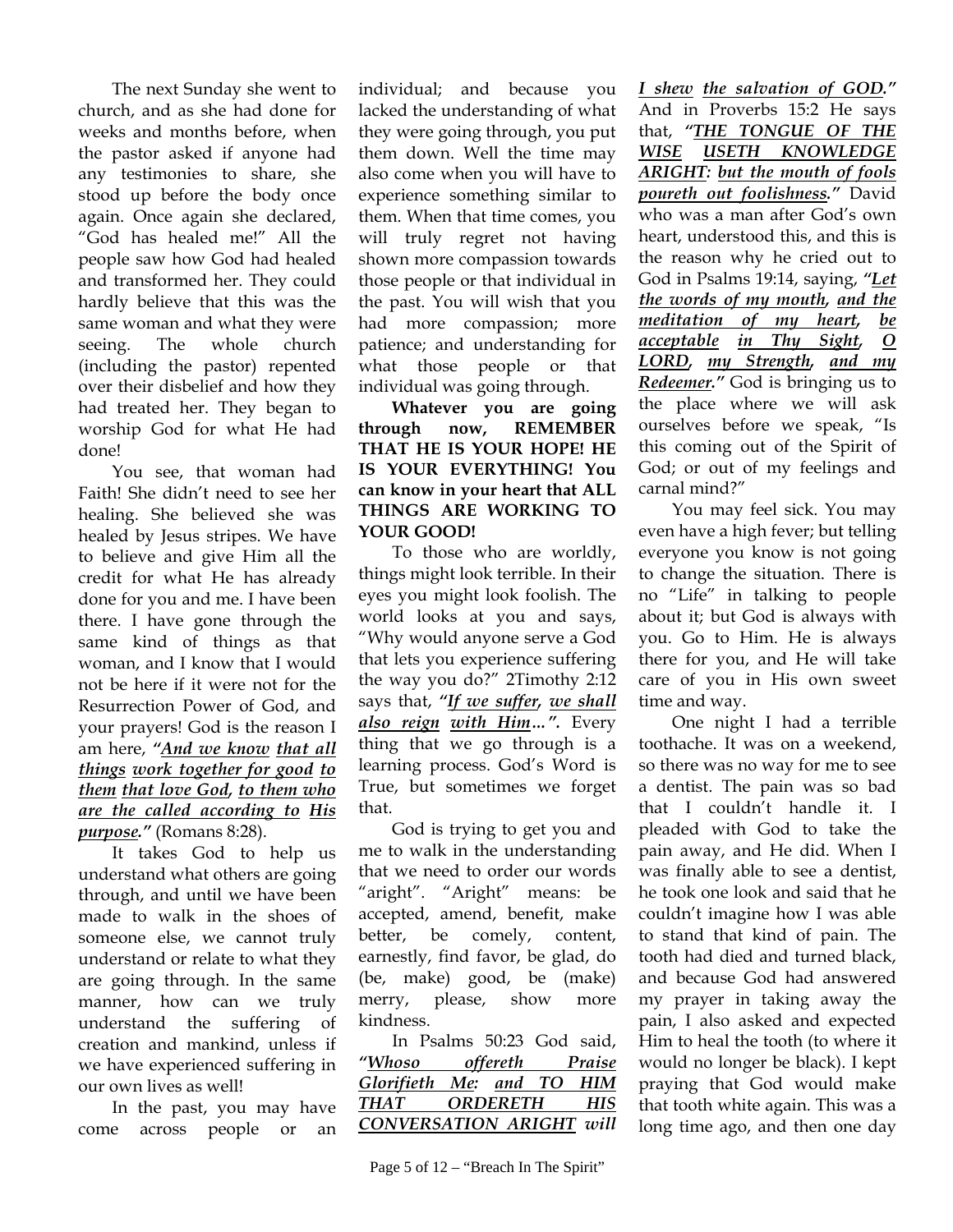after walking around with a black tooth for many years, my husband spoke up and said that he was sick of looking at that tooth, and that I should take some of the money from an income tax return we had received and have it fixed. Again, I asked the Lord to heal it and make it white; but He spoke to me and said, "You have the money to get it fixed, so do it!" We can't put God in a box and expect Him, or tell Him to do things the way we think He should. We can hold God to His Word, but we also have to do our part.

For example, if there is any bitterness or unforgiveness in our heart, then God will not answer our prayers. God's Word says in Mark 11:23-26, *"For verily I say unto you, That whosoever shall say unto this mountain, Be thou removed, and be thou cast into the sea; and shall not doubt in his heart, but shall believe that those things which he saith shall come to pass; he shall have whatsoever he saith. Therefore I say unto you, What things soever ye desire, WHEN YE PRAY, BELIEVE THAT YE RECEIVE THEM, AND YE SHALL HAVE THEM. And WHEN YE STAND PRAYING, FORGIVE, if ye have ought against any: THAT YOUR FATHER ALSO WHICH IS IN HEAVEN MAY FORGIVE YOUR TRESPASSES. But IF YOU DO NOT FORGIVE, NEITHER WILL YOUR FATHER WHICH IS IN HEAVEN FORGIVE YOUR TRESPASSES."* In other words, in His Word God has given you the authority in Christ to speak to the mountains, and to ask what ever you desire of Him in Faith. However, if we have anything against anyone else in our hearts,

and do not forgive them before first coming to the Father in prayer; not only do we place the Father in a position where He cannot forgive us of our trespasses, but He cannot even hear our prayers. The unforgiveness in our own heart puts a wall up between us and God. As we said before, often there are conditions upon God's Word that we must do as well. "Faith" does not just mean that you believe something in your heart or mind, it requires action. James 2:26 says, *"For as the body without the Spirit is dead, so Faith without works is dead also."*

Sometimes God will allow an individual to suffer for a long time. If He allows it, then He has a purpose in it, because nothing can come our way unless if God allows it. Sometimes He will allow it to keep that person humble. Whatever the reason or purpose behind, God knows and is in control. Far too often we can be quick to judge others in their circumstances, forgetting that God is "The Judge" and knows all; that, *"…the Word of God is Quick, and Powerful, and sharper than any two edged sword, piercing even to the dividing asunder of soul and Spirit, and of the joints and marrow, and is a discerner of the thoughts and intents of the heart. Neither is there any creature that is not manifest in his sight: but all things are naked and opened unto the eyes of Him with whom we have to do."*(Hebrews 4:12-13). Jesus also said in Matthew 7:1-3. *"Judge not, that ye be not judged. For with what judgment ye judge, ye shall be judged: and with what measure ye mete, it shall be measured to you again. And why* 

## *beholdest thou the mote that is in thy brother's eye, but considerest not the beam that is in thine own eye? "*

I have also learned not to be too quick to pray for another person's healing. We must be instructed by the Spirit of the Lord as to how to pray. Over the years I have seen God move very slowly in some people's lives. Why? Because He was patiently waiting for the individuals to allow Him to change their soul, knowing that if they received their healing too quickly they might go right back into the same situations again. Over the years, I have actually seen this happen.

In Proverbs 15:1 it says, *"A soft answer turneth away wrath: but grievous words stir up anger."* Sometimes it is very difficult not to give someone a piece of your mind, but you have got to hold your tongue. It goes on to say in verses 2-4, *"The tongue of the wise useth knowledge aright: but the mouth of fools poureth out foolishness. The eyes of the LORD are in every place, beholding the evil and the good."* In other words, He is beholding both the good and the evil that is coming out of your mouth! *"A wholesome tongue is a Tree of Life: but perverseness therein is a breach in the Spirit."* 

What does "perverseness" mean? It means: directed away from what is right and good (God's Word is always Right and Good). It means that the words coming out of your mouth are completely turned away from what is right, and are totally directed away from what is good, creating a "breech in the Spirit". That breech brings death. It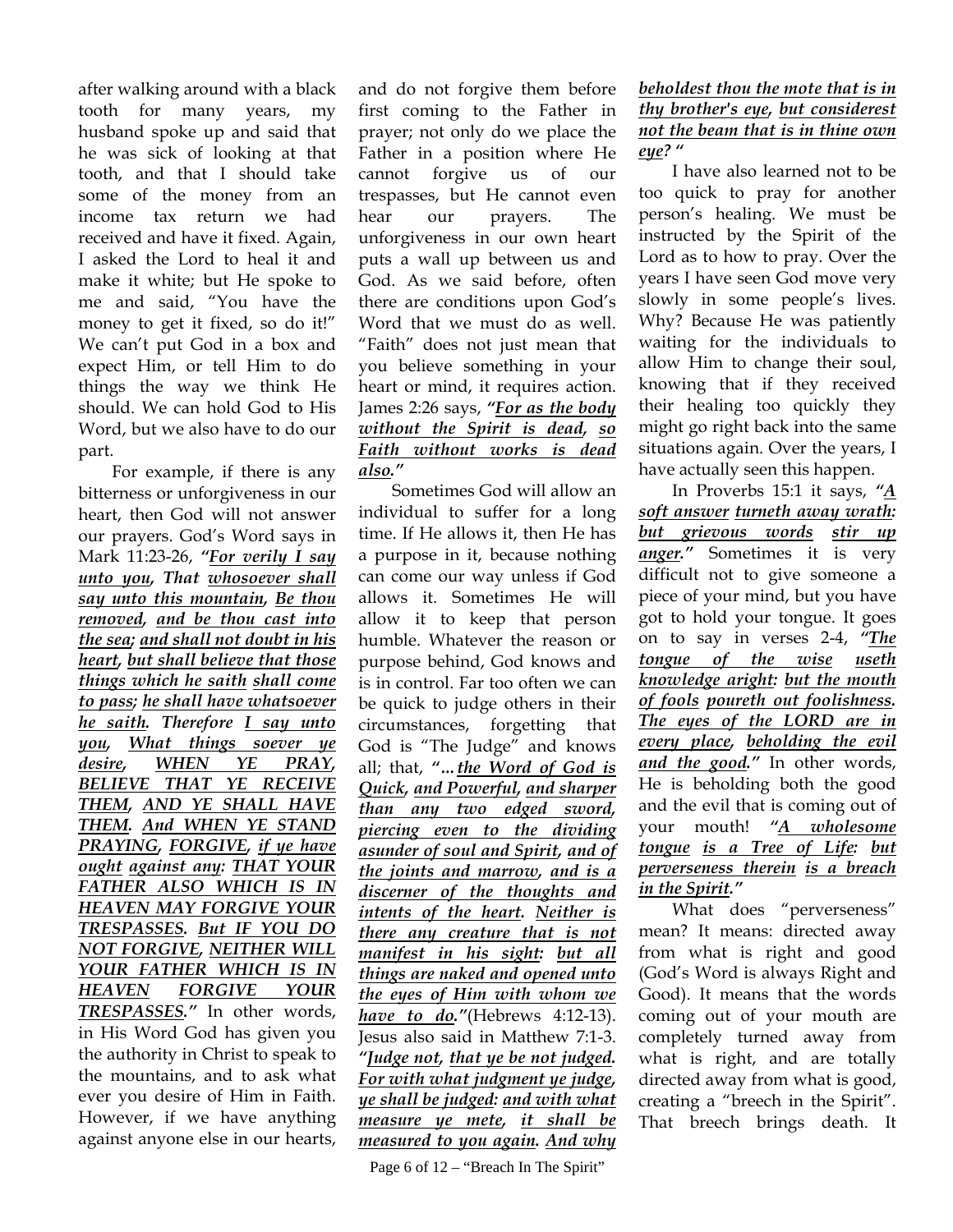cannot bring Life. God is watching over both the good, and the evil words that come out of your mouth. Why? Because, both Life, and death are in the Power of the tongue!

David understood this, and this is the reason why he cried out to God in Psalm 19:14 saying, *"Let the words of my mouth, and the meditation of my heart, be acceptable in Thy sight, O LORD, my strength, and my redeemer."* David was saying, "God, don't let the words that I speak be words that you will not accept; but let them be what is Right, and Just, and Pure in Your eyes! Let my words be Truth that comes out of your Word; not lies; not what comes out of the five senses and the carnal mind. Let all the things I meditate on be acceptable to you. Let my words speak Life, because then I know You will accept them."

We sometimes sing a song here that comes from that verse. It goes, "Let the words of my mouth, and the meditations of my heart, be acceptable in Your sight! Oh Lord."

There is such an excitement within me, when ever I think upon what things will be like when we truly get a hold of this Word! Yes, we are a Lighthouse! Yes, we are a city set upon a hill with our Light (which is Christ) shining out to the world! Yes, we are creating already! Every time we get in the Spirit, we are allowing the mind of Christ to operate and create through us! Every time we get in the Spirit, we are allowing His thoughts to go forth as creative thoughts to touch mankind and creation now! **BUT WHEN WE BEGIN TO TRULY ALLOW GOD TO**  **ORDER OUR CONVERSA-TIONS ARIGHT – EVERY WORD THAT WE SPEAK WILL BRING LIFE TO THOSE AROUND US, BECAUSE THEY (OUR WORDS) WILL BE ORDERED BY, AND FLOW OUT OF THE SPIRIT OF GOD! OUR WORDS WILL BE ORDERED BY HIM, BECAUSE WE WILL ALLOW HIM TO RULE OUR TONGUE AND CONVERSATION!** 

Coming to this place in Him is not easy, but Jesus never said that it would be easy. It is not easy to be different in a negative world. It is not easy to keep your mouth shut and say nothing at times. But there are also times when we have to speak up. Times like when Jesus spoke out in Matthew 12:34-37 and called the Pharisees, "vipers". He said, *"O generation of vipers, how can ye, being evil, speak good things? for out of the abundance of the heart the mouth speaketh. A good man out of the good treasure of the heart bringeth forth good things: and an evil man out of the evil treasure bringeth forth evil things. But I say unto you, That every idle word that men shall speak, they shall give account thereof in the day of judgment. For by thy words thou shalt be justified, and by thy words thou shalt be condemned."*

The tongue is the smallest member of the body, but in James 3:8 it says that, *"…the tongue can no man tame…"*. And yet in comparison, if you take a horse being both as big and powerful as it is - by putting a simple bit in its mouth, you can turn it to the right and to the left. In fact, when you put a bit in the horse's mouth - you take control over that horse! Do you hear what God is saying through this example? A horse has so much power, and yet that little bit in his mouth puts another in control.

James 3:4 in the Amplified Bible says, "*Likewise, look at the ships: though they are so great and are driven by rough winds, they are steered by a very small rudder wherever the impulse of the helmsman determines."* This really jumped out at me. It says, "*wherever the impulse of the helmsman determines…"*, but who is really steering the ship here? The Captain, because on a ship the helmsman or pilot of the ship must submit his will totally to the Captain of the ship. It is the Captain who gives the orders as to what course they take. The helmsman must work as one with the Captain in order for the ship to reach its destination properly.

Psalm 50:23 says, *"WHOSO OFFERETH PRAISE glorifieth Me: and TO HIM THAT ORDERETH HIS CONVERSA-TION ARIGHT WILL I SHEW THE SALVATION OF GOD."* As we order our tongue and words aright, and in all our ways (in all that we say, think, and do) acknowledge (glorify and praise) Him, He will direct our paths. He will show us that straight gate, and make plain that narrow way that leads to Life, for few there be who find it. If we will purposely order our conversations aright and choose to speak Life and not death, we will also create fewer hells for ourselves to walk through. Broad is the way that leads to destruction, and there are many who choose to walk through it; but we don't have to be one of them!

 In James 3:4 it spoke about how the ship is steered by a very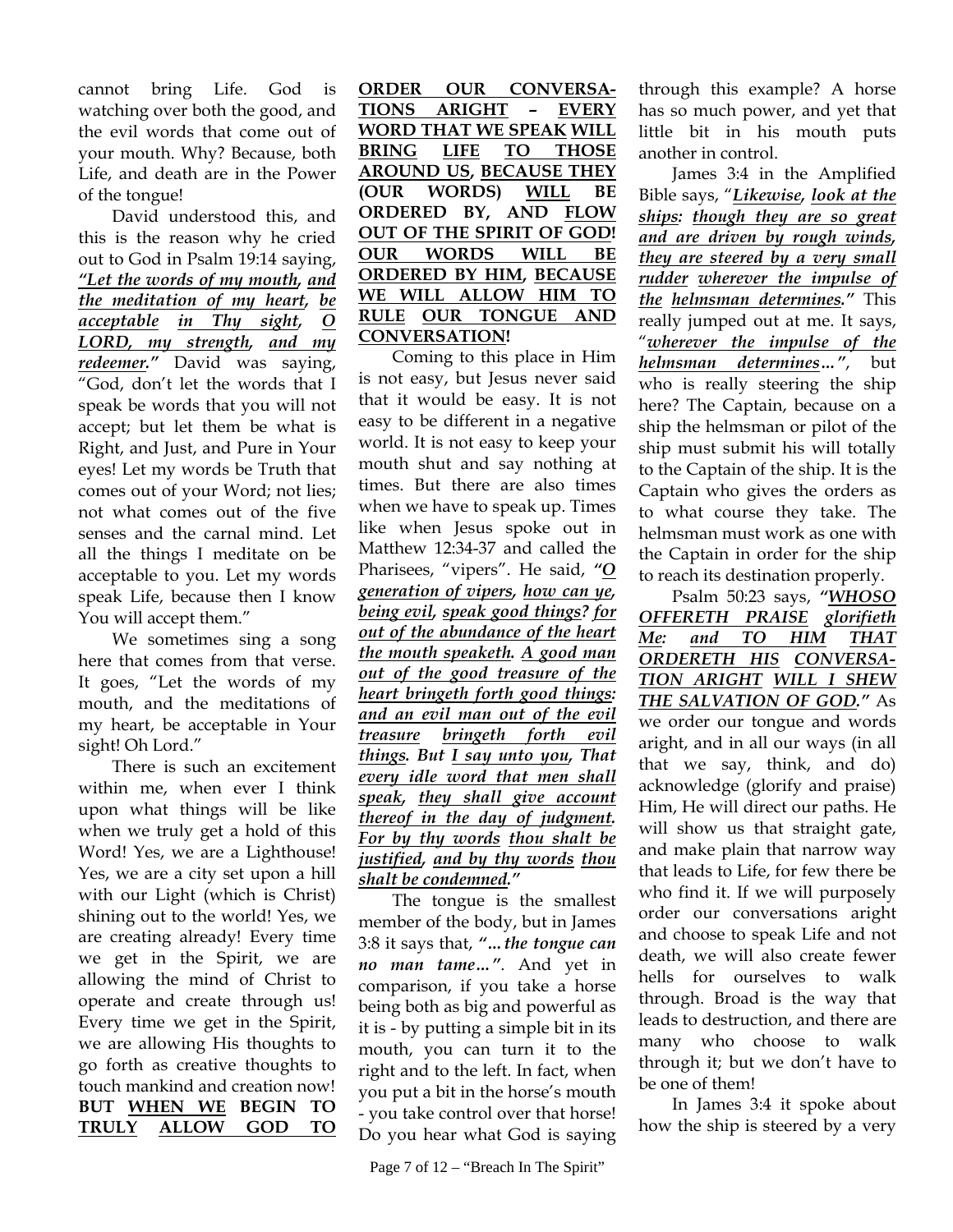small rudder, and it goes wherever the helmsman (governor or pilot) wants (desires, determines, or wills) it to go (depending on which translation you are reading). The English Standard Version says that *"they are guided by a very small rudder wherever the WILL of the pilot directs."* 

We have talked about what happens when we acknowledge Him in all our ways and order our conversation aright, but what happens when an individual's conversation and thoughts are not aright, and are contrary to the Word and Spirit of God? What happens when an individual constantly says, "I can't do it! I'll never make it! It's impossible! I'm nothing! I'm nobody! I'm too weak! Nobody will ever love me! I'm broke, I'm poor, and I'll never have anything!" This kind of individual is speaking death and destruction to themselves. Through their words and thoughts they are literally creating destruction in their own lives; and they keep on repeating/reproducing it over, and over, again. What they are saying, thinking, and believing is a lie and contrary to the Word of God, because Philippians 4:13 says that, *"I CAN DO ALL THINGS THROUGH CHRIST WHICH STRENGTHENS ME."* 

In Joel 3:10 God says, *"…let the weak say, I AM STRONG."*  And in Philippians 4:13 His Word says, *" I can do all things through Christ which strengtheneth me."* We have to meditate more and more on the Word of God which you were created to be. Let the Word become more and more a part of you. Order your conversation aright, according to

what the Word says, for the Word is Truth and Life! Jesus said in John 8:31-32, *"…If ye continue in My Word* (if you order your conversation aright and do those things that I have commanded you to do)*, then are ye My disciples indeed; and ye shall know the Truth* (personally by experience and through a relationship with Me)*, and the Truth shall make you free."* 

**Find the solution to your problem in the Word of God, and when someone asks you about your problem, speak the Word/solution to your problem that God has given you in His Word. Speak only that Word that applies, because His Word is Truth, and it is the Truth that will make you free!** Other people may think that you are crazy and say you need to get a grip on reality; but the truth of the matter is: you are the sane one. For you have chosen to believe in the substance (solution) of things yet hoped for, and the evidence of things not seen. You have chosen to stand and believe in the Truth and Word of the Lord God Almighty, Who is, and spoke the answer and solution to your problem even before the foundation of the World; for Jesus Christ is the same, yesterday, and to day, and for ever!

 Some people go wrong because they haven't sought the Lord in regard to their situation or problem. If they just quote scriptures (memory verses) at it from their mind, they will be disappointed; because both the solution and the scripture (Word of God) to be applied must come out of the Spirit of God. God knows exactly what is needed in each situation, and what may be the solution for one individual's problem or situation, may not be the solution that God would have for another. This is also the reason why we need to have a personal relationship with Him, because He is a personal God who has a specific purpose and plan for your life!

When the Spirit of the Lord gives you a Word about some one in your family, or about anything else, then you have got to believe it, because God doesn't lie. The Lord spoke to me years ago about certain individuals, and said that, "They will say that, I am Lord!" Years went by, and again He said, "Do not get discouraged because of their behavior. They will say that, I am Lord of their life! You are still looking at them through your five senses; but you must remember the Word that I spoke to you." God speaks things into being, even though they are not. Isaiah 46:10 says, *"Declaring the end from the beginning, and from ancient times the things that are not yet done, saying, My counsel shall stand, and I will do all my pleasure:* …*yea, I have spoken it, I will also bring it to pass; I have purposed it, I will also do it."* It took years for Him to fulfill the Word that He had spoken to me, but in His time He did it. God didn't look at all the mess in between. He was only focused on the completed Word that He had spoken. In God there is no time, but He watches over His Word to perform it.

Over the years I have learned to understand what God means by: "longsuffering" ("patience"). Maybe the solution you are waiting for is not going o happen over night, but do not get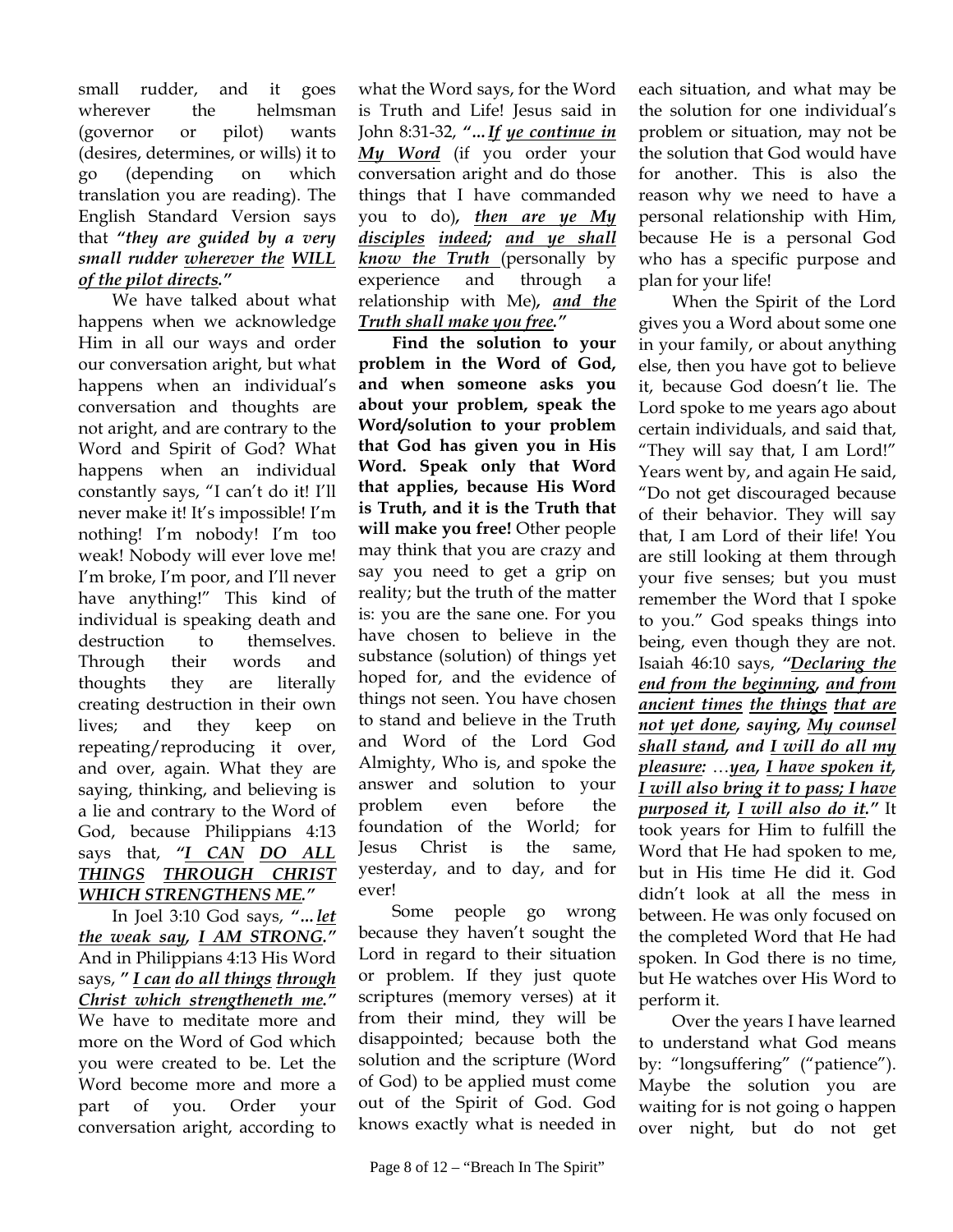impatient and give up. I have met so many people who are angry at God! They are angry because things aren't happening the way they would like, or at the pace they think God should do it. But I have also learned that HE IS ALWAYS RIGHT! No matter what the situation, GOD'S WAYS AND HIS TIMING ARE ALWAYS RIGHT!

I know that this Word is not easy; but it is the absolute Truth! Ephesians 4:29 says, *"Let no corrupt communication proceed out of your mouth, but that which is good to the use of edifying, that it may minister grace unto the hearers."* You need to meditate on this one. In the Amplified Bible it says, *"Let no foul or polluting language, nor evil word nor unwholesome or worthless talk [ever] come out of your mouth, but only such [speech] as is good and beneficial to the Spiritual progress of others, as is fitting to the need and the occasion, that it may be a blessing and give grace (God's favor) to those who hear it."* 

These are strong words, and we really need to think about what is being said here. You need to think about what is coming out of your mouth, and ask yourself, "Is this conversation bringing any Life? Is it tearing someone down? Are these wholesome words? Are they kind words?

It goes on to say in Ephesians 4:30 in the Amplified Bible, *"And do not grieve the Holy Spirit of God [do not offend or vex or sadden Him], by Whom you were sealed (marked, branded as God's own, secured) for the day of redemption (of final deliverance through Christ from evil and the consequences of sin)."* "Do not offend ...or sadden...". That is the Breech in the Spirit!

Remember Proverbs 15:3, *"The eyes of the LORD are in every place, beholding the evil and the good* (that which is coming out of your mouth)*. A WHOLESOME TONGUE IS A TREE OF LIFE: but perverseness therein* ("perverseness" means: totally turning away from that which is good; totally turning away from speaking that which is good and beneficial to others) *is a BREACH IN THE SPIRIT."*

We are not there yet, but if we continue to persevere, we will make it! 2Thessalonians 2:13-14 says, *"…WE ARE BOUND TO GIVE THANKS ALWAYS TO GOD for you, brethren beloved of the Lord, BECAUSE GOD HATH FROM THE BEGINNING CHOSEN YOU TO SALVATION THROUGH SANCTIFICATION OF THE SPIRIT AND BELIEF OF THE TRUTH: Whereunto He called you by our gospel, TO THE OBTAINING OF THE GLORY OF OUR LORD JESUS CHRIST."* God has been telling me to get ready; and to be ready to be filled with all of His Glory, and to receive His deliverance. He will deal with the particular areas where we need deliverance, and He has been preparing us for that day, but He wants us to remain in a constant state of readiness.

Jesus said in Matthew 24:35- 35 that, *"Heaven and earth shall pass away, but MY WORDS SHALL NOT PASS AWAY. But of that day and hour knoweth no man, no, not the angels of Heaven, but My Father only."* In Matthew chapters 24 and 25 Jesus used the examples of as it was in the day of Noah, the five wise virgins, and the good and faithful servants of how we are to remain

Page 9 of  $12$  – "Breach In The Spirit"

in a constant state of readiness, and in faithfulness, obedience, and Love for Him, keep His commandments by doing, speaking, and becoming the Word of God for all to see.

Colossians 4:6 in the Amplified Bible says, *"LET YOUR SPEECH AT ALL TIMES BE GRACIOUS (pleasant and winsome), SEASONED [as it were] WITH SALT, [SO THAT YOU MAY NEVER BE AT A LOSS] TO KNOW HOW YOU OUGHT TO ANSWER ANYONE [WHO PUTS A QUESTION TO YOU]."* In other words, we must always speak a Word that comes out of the Spirit. When you speak those Words you may not necessarily see immediate results, but because the Words came out of the Spirit of God, that Word will not return void or fall to the ground. That Word will salt and preserve the individual(s) that it was spoken to, and in the appointed time of the Father, IT (that Word that came out of the Spirit) will accomplish all that IT was sent to do in them.

In Isaiah 55:11 God said, *"SO SHALL MY WORD BE THAT GOES FORTH OUT OF MY MOUTH: IT SHALL NOT RETURN TO ME VOID [without producing any effect, useless], but IT SHALL ACCOMPLISH THAT WHICH I PLEASE AND PURPOSE, and IT SHALL PROSPER IN THE THING FOR WHICH I SENT IT."* Every Word that is sent and ordered by the Grace of God is seasoned with salt to preserve it/the thing or individual to which IT (the Word) was sent; and to manifest in it/the thing the purpose for which God sent IT (the Word). IT is a Creative Word (a part of God Himself) that goes forth from the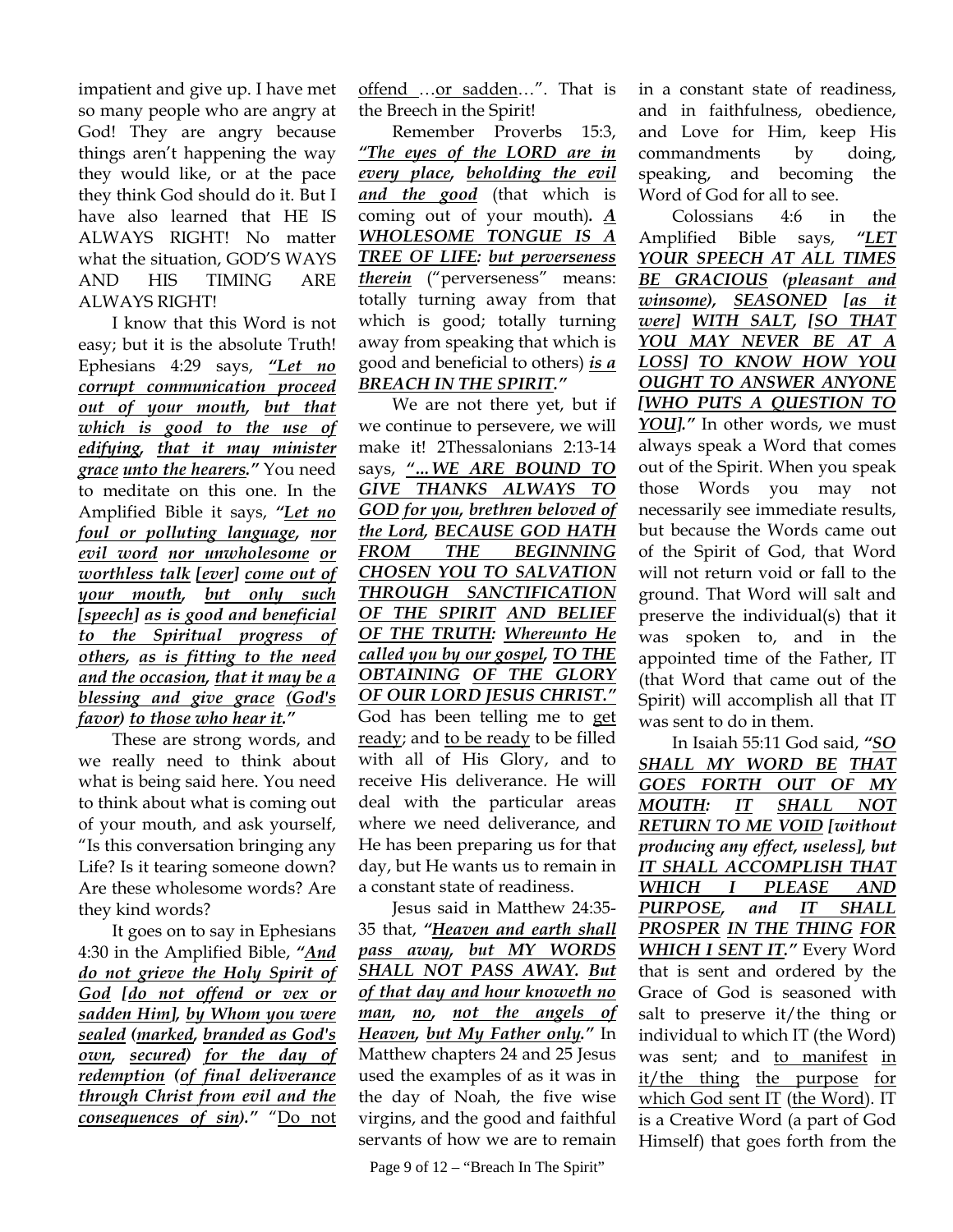Spirit of God Himself to manifest what He intends in the natural, and it cannot fail!

God created us to be creators, and we are His cocreators in the earth. The more you allow God to order your conversation aright, the more power will be in your words and speech. A Word that comes out of the Spirit of God is a Creative Word and it cannot fall to the ground. When a true prophet of God speaks a Word in the name of God, his/her Words do not fall to the ground, because they come from the Spirit of God. When you look at the lives of different prophets in the Bible like Elijah, Elisha, Samuel, and even John the Baptist, every Word that they spoke forth manifested. That is how you can identify a true prophet. They are individuals who get and speak forth Words and Visions from the Spirit of God. They speak forth "what" and "when" the Father wants them to speak.

Many years ago there were prophesies spoken forth about the realm that we are in now. It took many years for us to come into this realm, but things manifest in God's perfect time, and not when or how we think they should happen. When God speaks to you about something, (in the natural) it may look like it will never happen. More often than not, situations may even look totally opposite to what God has spoken and promised you. In these times you are being tested and proven to see if you are going to believe what He has spoken to you, or your five senses. We are to walk by Faith and not by sight (the five senses) and the carnal reasoning of our

mind. Proverbs 14:12 says, *"There is a way which seemeth right unto a man, but the end thereof are the ways of death."* We need to hold onto the Word that He has given us, and know in our heart that IT WILL COME TO PASS! In Jeremiah 1:12 God said that, *"…I will hasten MY WORD to perform IT."*

1Timothy 6:3-4 in the Amplified Bible says, *"But if anyone teaches otherwise and does not assent to the sound and wholesome messages of our Lord Jesus Christ (the Messiah) and the teaching which is in agreement with Godliness (piety toward God), He is puffed up with pride and stupefied with conceit…".* It also says in James 3:1 in the Amplified Bible that, *"Not many [of you] should become teachers (self-constituted censors and reprovers of others), my brethren, for you know that we [teachers] will be judged by a higher standard and with greater severity [than other people; thus we assume the greater accountability and the more condemnation]. For we all often stumble and fall and offend in many things. And if anyone does not offend in speech [never says the wrong things], he is a fully developed character and a perfect man, able to control his whole body and to curb his entire nature."* In other words, when we begin to let God rule our tongue, our whole body will come into alignment with Him. Meditate on this; digest it; walk it out, and let it become a part of you!

Yes, you will fall from time to time, but you are not to beat yourself up over it and allow depression to come in. God will let you know when your speech is not ordered aright; and in Love, He will correct you. When He does, repent, and ask Him to forgive you. Then arise and get back on track again.

2Timothy 1:13 says, *"Hold fast the form of sound words, which thou hast heard of me, in faith and love which is in Christ Jesus."* And Titus 2:7-8 in the Amplified Bible says, *"And show your own self in all respects to be a pattern and a model of good deeds and works, teaching what is unadulterated, showing gravity [having the strictest regard for truth and purity of motive], with dignity and seriousness. And let your instruction be sound and fit and wise and wholesome, vigorous and irrefutable and above censure, so that the opponent may be put to shame, finding nothing discrediting or evil to say about us."* God is telling us to seek Him more now than ever before.

Proverbs 18:7 in the Amplified Bible says, *"A [selfconfident] fool's mouth is his ruin, and his lips are a snare to himself."* It can't get any clearer than that. Your words are a snare to your soul. A fool's mouth is his destruction. The next verse says, *"The words of a whisperer or talebearer are as dainty morsels; they go down into the innermost parts of the body."* Then in verse 21 of this same chapter it says, *"Death and Life are in the power of the tongue, and they who indulge in it shall eat the fruit of it [for death or Life]."* Pretty strong words, aren't they?

In the Amplified Bible, Proverbs 12:18-19 says, *"There are those who speak rashly, like the piercing of a sword, but THE TONGUE OF THE WISE BRINGS HEALING. TRUTHFUL*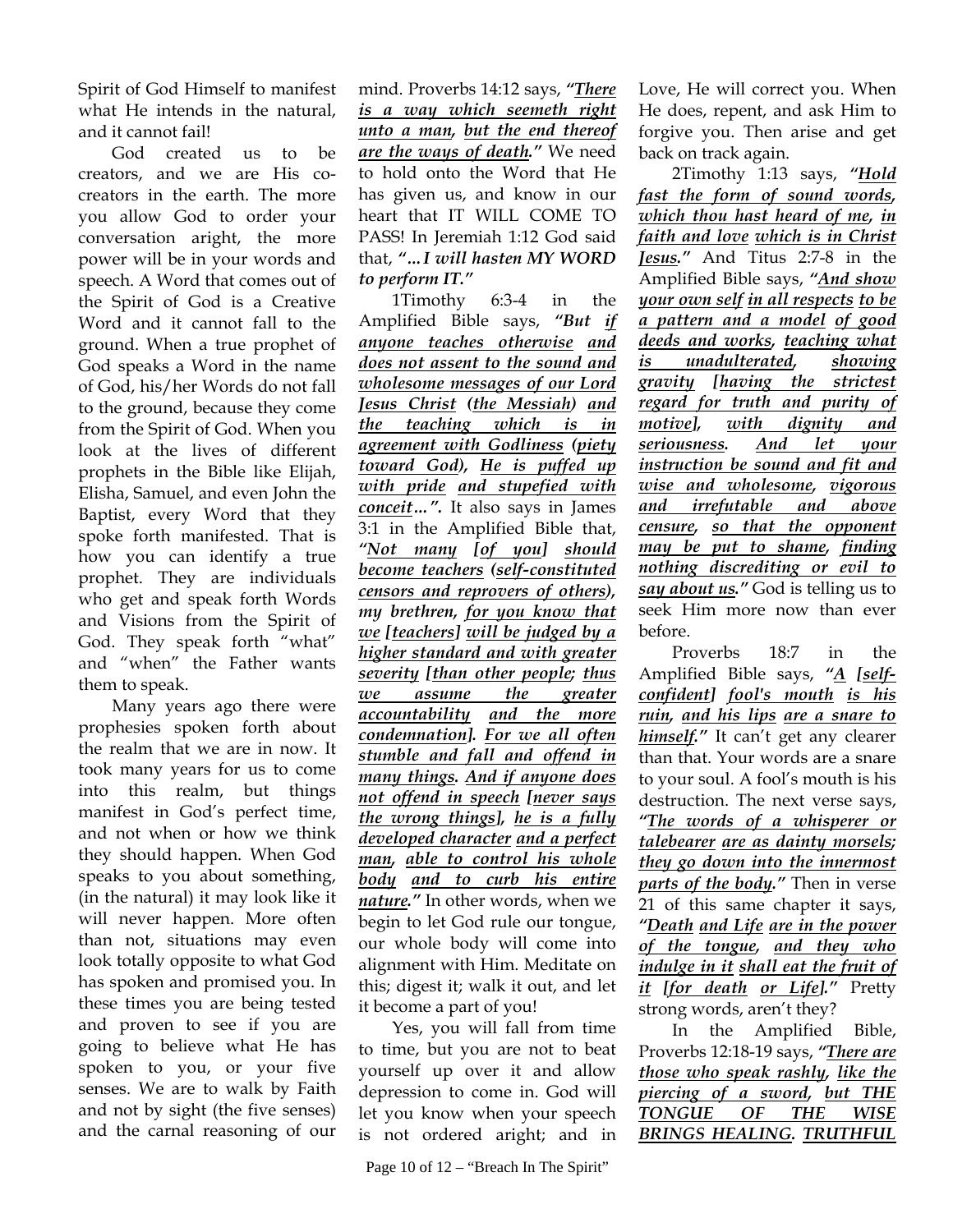*LIPS SHALL BE ESTABLISHED FOREVER, but a lying tongue is [credited] but for a moment."* Proverbs 10:19-21 also says that, *"In a multitude of words transgression is not lacking, but HE WHO RESTRAINS HIS LIPS IS PRUDENT* (wise)*. THE TONGUES OF THOSE WHO ARE UPRIGHT AND IN RIGHT STANDING WITH GOD ARE AS CHOICE SILVER; the minds of those who are wicked and out of harmony with God are of little value. THE LIPS OF THE [UNCOMPROMISINGLY] RIGHTEOUS FEED AND GUIDE MANY, but fools die for want of understanding and heart."* 

People who talk a lot will not lack sin in their conversation; and some people talk too much. The lips of the Righteous feed many, but the fools die for lack of wisdom. Those who are allowing the Lord to rule over their tongues are learning to restrain their lips and only speak that which comes from the Spirit of God. When they speak, the Word says that it brings healing, Life, and change to others. And because they are coming into harmony with the Word and the Spirit of God, their Words are eternal, and bear the Nature and Glory of God.

In verses 31-32 it says, *"THE MOUTHS OF THE RIGHTEOUS (THOSE HARMONIOUS WITH GOD) BRING FORTH SKILLFUL AND GODLY WISDOM, but the perverse tongue shall be cut down [like a barren and rotten tree].* (God has said, and is saying here as well, that He is going to remove the perverse/wicked from the earth). *"THE LIPS OF THE [UNCOMPROMISINGLY] RIGHTEOUS KNOW [AND* 

*THEREFORE UTTER] WHAT IS ACCEPTABLE, but the mouth of the wicked knows [and therefore speaks only] what is obstinately willful and contrary."* In other words, the wicked don't know any better, and because they don't believe and Love the Word of God, everything that they speak is contrary to IT.

In Proverbs 31:26-27 in the Amplified Bible it says, *"She opens her mouth in skillful and Godly Wisdom, and on her tongue is the law of kindness [giving counsel and instruction]. She looks well to how things go in her household, and THE BREAD OF IDLENESS (gossip, discontent, and self-pity) SHE WILL NOT EAT."* Unlike in the two verses above, there still far too many idle Christians whose mouths are full of gossip, discontent, and self-pity. There is no Life in what they speak. This was the condition of the scribes and of the Pharisees, the church 2000 years ago, and why Jesus said in Matthew 12:34, *"O generation of vipers, how can ye, being evil, speak good things? for out of the abundance of the heart the mouth speaketh."* 

It is not enough to hear these things and to know them in our heads - we have got to do it! We must let it become a part of us, and put it into practice every day of our life!

**If you are waiting for something to take place in your life – Seek the Lord! Ask Him to give you a Word/solution to the problem or situation you are dealing with. There is a solution to every problem and you will find IT in the Bible! God's Word has it all. Let the Spirit of the Lord speak to you personally, and through His Word; and** 

## **when He gives you a Word – hold on to IT, and believe IT, because the Truth shall set you Free!**

Once God has given you that Word, if someone wants to talk to you about your problem, don't get into the negative details of your situation; only speak the Word/solution that God has given you! No matter how crazy they think you are – speak IT, and God will bring IT to pass just as He has told you! Jesus said in John 14:12-14, *"Verily, verily, I say unto you, HE THAT BELIEVETH ON ME, THE WORKS THAT I DO SHALL HE DO ALSO; AND GREATER WORKS THAN THESE SHALL HE DO; because I GO UNTO MY FATHER. And WHATSOEVER YE SHALL ASK IN MY NAME, THAT I WILL DO, that THE FATHER MAY BE GLORIFIED IN THE SON. IF YE SHALL ASK ANY THING IN MY NAME, I WILL DO IT."* He will do this, because we were created to be just like Him (in His Image and after His Likeness) and He is a creator. We are creators, and our tongue truly does destine our life. If our conversation is ordered aright with the Word of God and comes out of the Spirit of God, it will not fall to the ground. It will come to pass just as HE/we have spoken IT into being. God will watch over that Word; and in His perfect time cause it to manifest!

God is trying to get His Sons to line up their conversation and let it be nothing but Life! There is so much death and corruption around us. There are so many people that need Life! There are so many people that need a Creative Word that comes out of the Spirit! They need someone to bring them out of the realm of